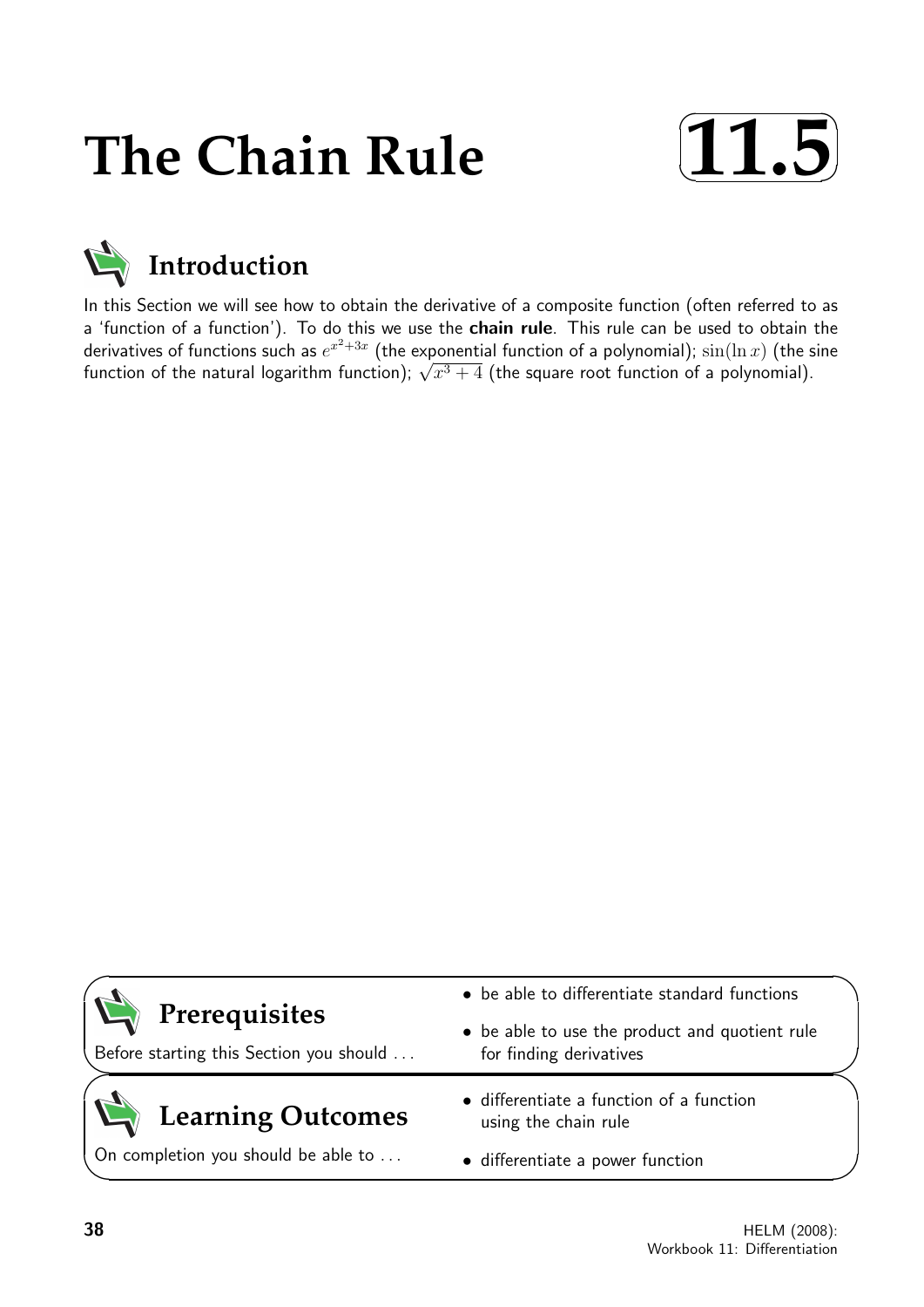

## **1. The meaning of a function of a function**

When we use a function like  $\sin 2x$  or  $e^{\ln x}$  or  $\sqrt{x^2+1}$  we are in fact dealing with a composite function or function of a function.

 $\sin 2x$  is the sine function of  $2x$ . This is, in fact, how we 'read' it:

 $\sin 2x$  is read 'sine of  $2x'$ 

Similarly  $e^{\ln x}$  is the exponential function of the logarithm of x:

 $e^{\ln x}$  is read ' $e$  to the power of  $\ln x^{\prime}$ 

Finally  $\sqrt{x^2+1}$  is also a composite function. It is the square root function of the polynomial  $x^2+1$ :

√  $\sqrt{x^2+1}$  is read as the 'square root of  $(x^2+1)'$ 

When we talk about a function of a function in a general setting we will use the notation  $f(q(x))$ where both  $f$  and  $q$  are functions.

## **Example 11** Specify the functions  $f, g$  for the composite functions (a)  $\sin 2x$  (b)  $\sqrt{x^2 + 1}$  (c)  $e^{\ln x}$

#### Solution

(a) Here f is the sine function and g is the polynomial  $2x$ . We often write:

 $f(g) = \sin g$  and  $g(x) = 2x$ 

(b) Here 
$$
f(g) = \sqrt{g}
$$
 and  $g(x) = x^2 + 1$ 

(c) Here  $f(g) = e^g$  and  $g(x) = \ln x$ 

In each case the original function of x is obtained when  $q(x)$  is substituted into  $f(q)$ .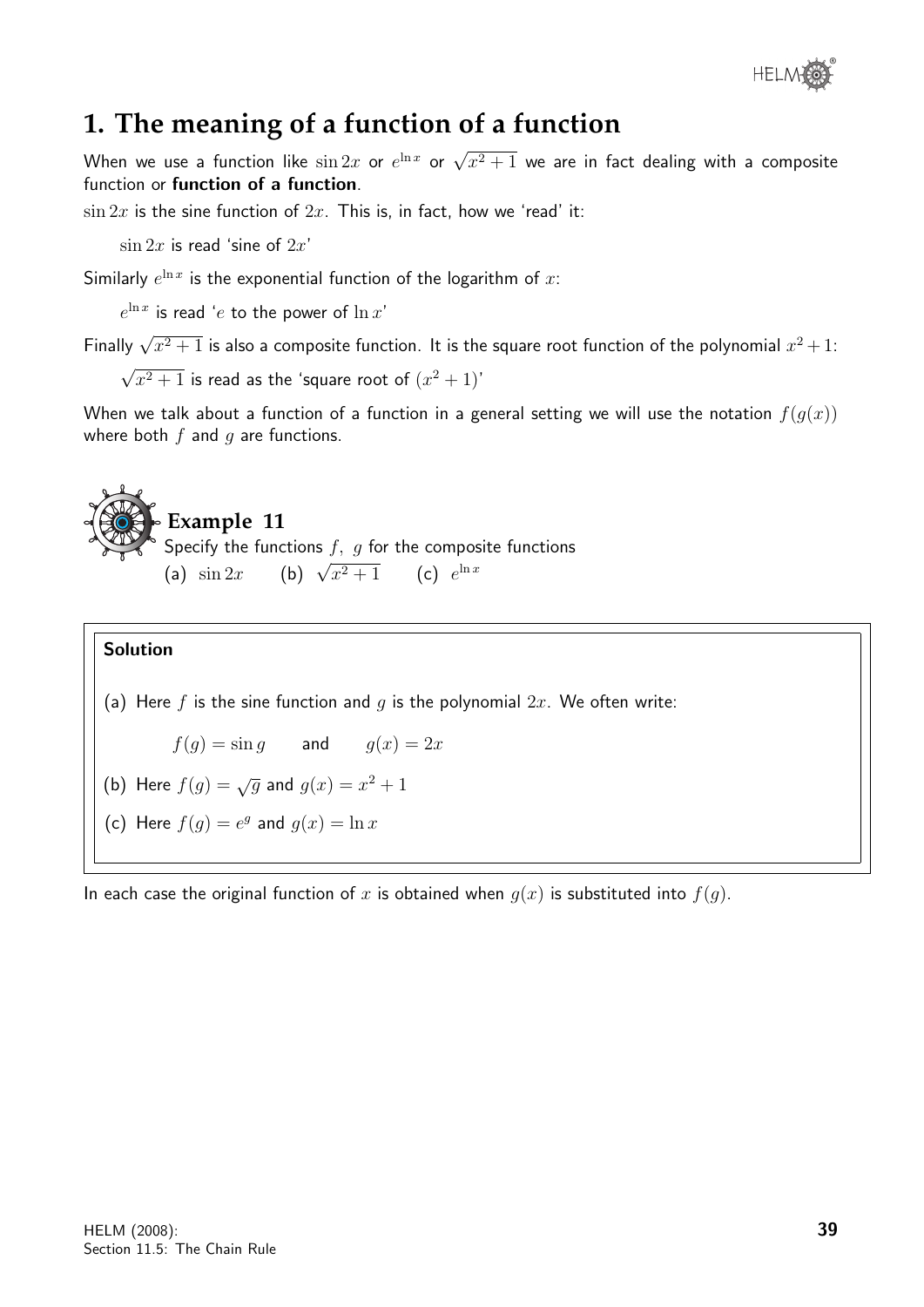

Specify the functions  $f,~g$  for the composite functions (a)  $\cos(3x^2-1)$  (b)  $\sinh(e^x)$  (c)  $(x^2+3x-1)^{1/3}$ 

| Your solution                          |
|----------------------------------------|
| (a)                                    |
|                                        |
| <b>Answer</b>                          |
| $f(g) = \cos g$ $g(x) = 3x^2 - 1$      |
| Your solution                          |
| (b)                                    |
|                                        |
| <b>Answer</b>                          |
| $f(g) = \sinh g$ $g(x) = e^x$          |
| Your solution                          |
| (c)                                    |
|                                        |
| <b>Answer</b>                          |
| $f(g) = g^{1/3}$ $g(x) = x^2 + 3x - 1$ |

## **2. The derivative of a function of a function**

To differentiate a function of a function we use the following Key Point:

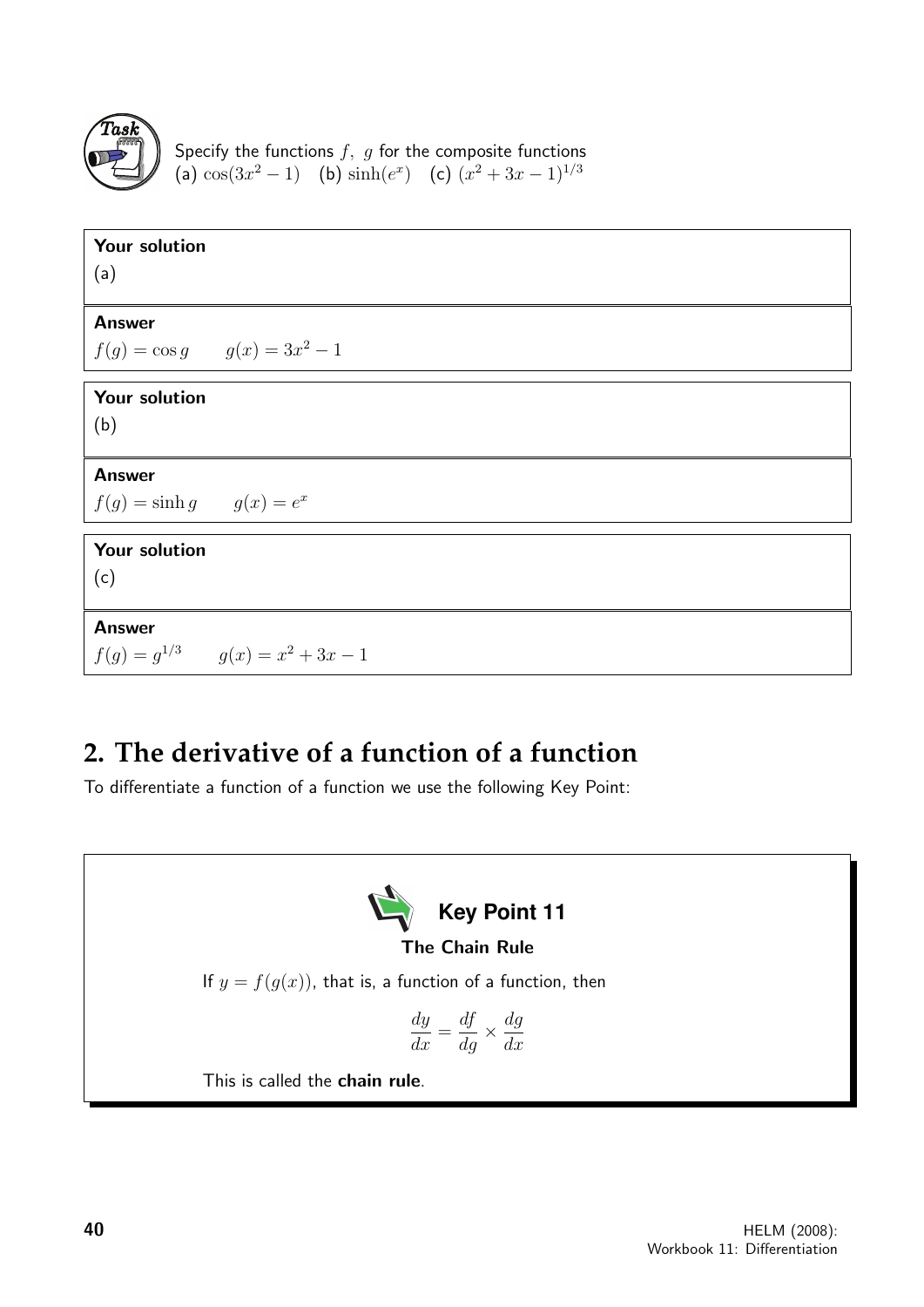



### **Example 12**

Find the derivatives of the following composite functions using the chain rule and check the result using other methods

(a)  $(2x^2 - 1)^2$  (b)  $\ln e^x$ 

#### Solution

(a) Here 
$$
y = f(g(x))
$$
 where  $f(g) = g^2$  and  $g(x) = 2x^2 - 1$ . Thus  
\n
$$
\frac{df}{dg} = 2g
$$
 and 
$$
\frac{dg}{dx} = 4x
$$
  $\therefore$  
$$
\frac{dy}{dx} = 2g.(4x) = 2(2x^2 - 1)(4x) = 8x(2x^2 - 1)
$$
\nThis result is easily checked by using the rule for differentiating products:  
\n $y = (2x^2 - 1)(2x^2 - 1)$  so  $\frac{dy}{dx} = 4x(2x^2 - 1) + (2x^2 - 1)(4x) = 8x(2x^2 - 1)$  as obtained above.  
\n(b) Here  $y = f(g(x))$  where  $f(g) = \ln g$  and  $g(x) = e^x$ . Thus  
\n
$$
\frac{df}{dg} = \frac{1}{g}
$$
 and 
$$
\frac{dg}{dx} = e^x
$$
  $\therefore$  
$$
\frac{dy}{dx} = \frac{1}{g} \cdot e^x = \frac{1}{e^x} \cdot e^x = 1
$$
\nThis is easily checked since, of course,  
\n $y = \ln e^x = x$  and so, obviously  $\frac{dy}{dx} = 1$  as obtained above.



(a) Specify  $f$  and  $g$  for the first function:

| <b>Your solution</b>                |          |
|-------------------------------------|----------|
| $f(g) =$                            | $g(x) =$ |
|                                     |          |
| <b>Answer</b>                       |          |
| $f(g) = g^9$ $g(x) = 2x^2 - 5x + 3$ |          |
|                                     |          |

 $\setminus^3$ 

Now obtain the derivative using the chain rule:

#### Your solution

#### Answer

 $9(2x^2-5x+3)^8(4x-5)$ . Can you see how to obtain the derivative without going through the intermediate stage of specifying  $f, g$ ?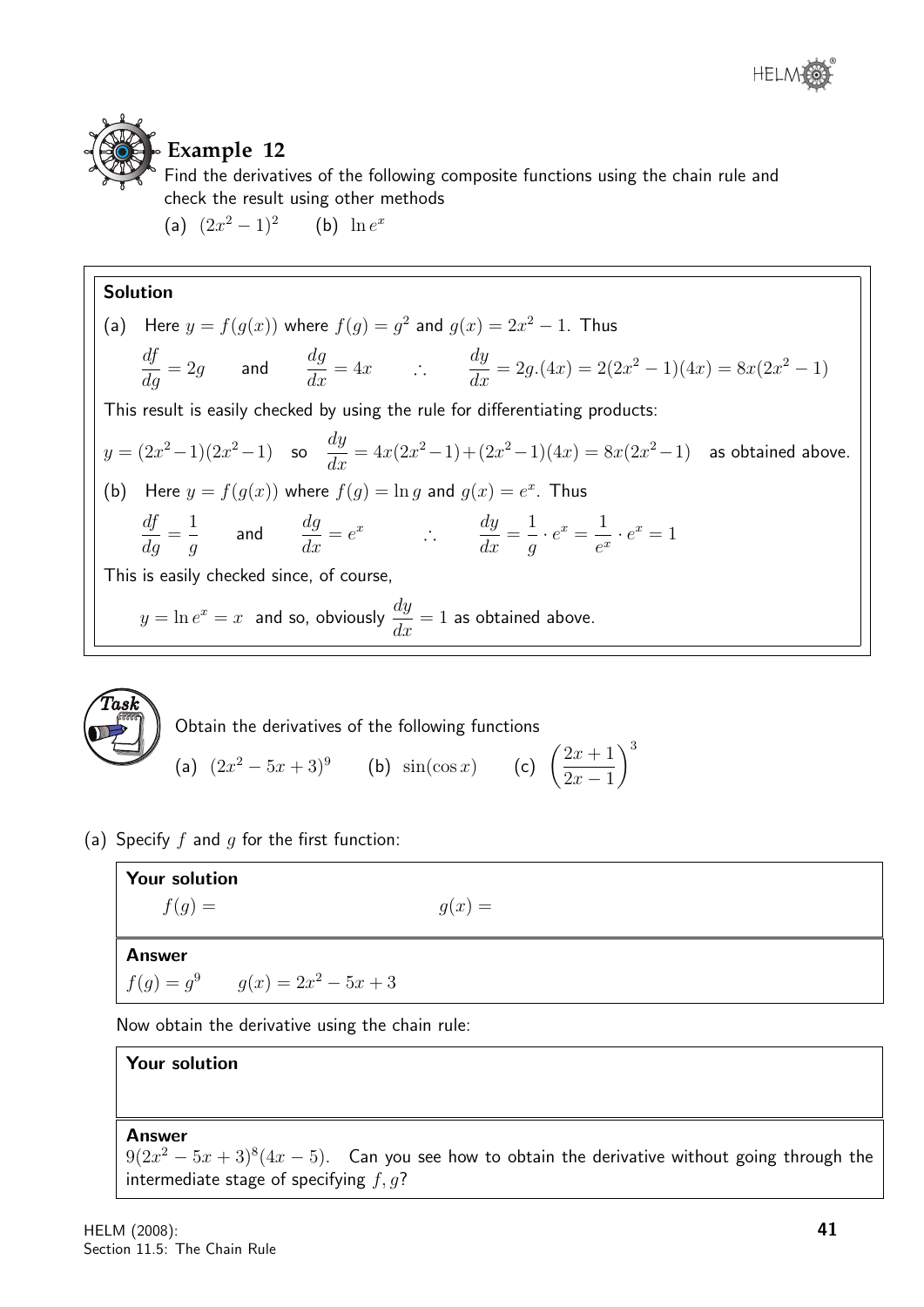(b) Specify  $f$  and  $g$  for the second function:

#### Your solution

Answer  $f(q) = \sin q$   $q(x) = \cos x$ 

Now use the chain rule to obtain the derivative:



(c) Apply the chain rule to the third function:

| <b>Your solution</b>                            |  |
|-------------------------------------------------|--|
|                                                 |  |
|                                                 |  |
|                                                 |  |
| <b>Answer</b><br>$-\frac{12(2x+1)^2}{(2x-1)^4}$ |  |

## **3. Power functions**

An example of a function of a function which often occurs is the so-called power function  $[q(x)]^k$ where  $k$  is any rational number. This is an example of a function of a function in which

$$
f(g) = g^k
$$

Thus, using the chain rule: if  $y = [g(x)]^k$  then  $\frac{dy}{dx}$  $\frac{dy}{dx} =$  $\frac{df}{dg} \cdot \frac{dg}{dx} = k g^{k-1} \frac{dg}{dx}$  $\frac{dy}{dx}$ . For example, if  $y = (\sin x + \cos x)^{1/3}$  then  $\frac{dy}{dx}$  $\frac{dy}{dx} =$ 1 3  $(\sin x + \cos x)^{-2/3} (\cos x - \sin x).$